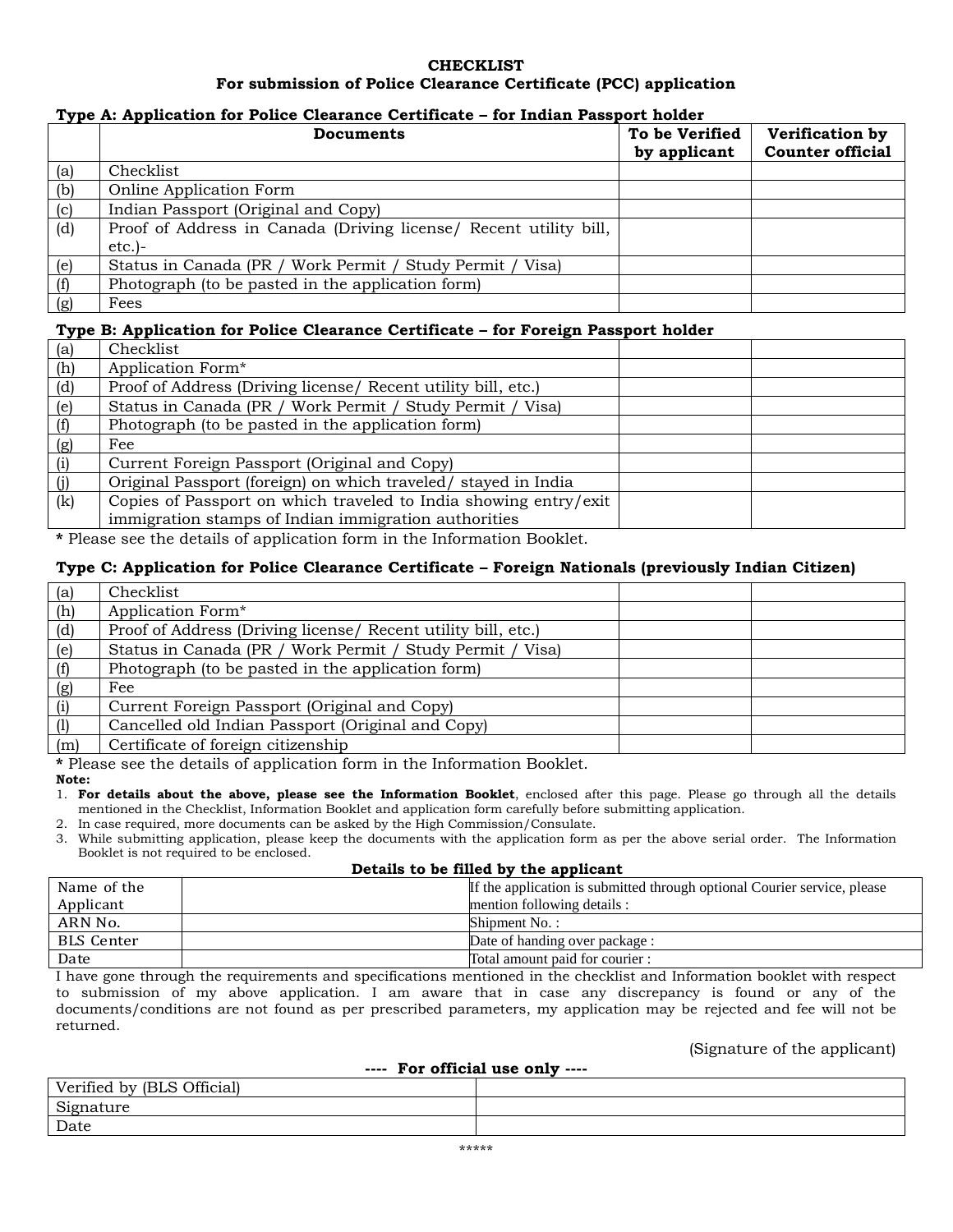# **Information Booklet for PCC application submission**

#### **\*\*\***

# **Type A: Application for Police Clearance Certificate – for Indian Passport holder**

#### **(b) Online Application Form:**

(i) The online application for PCC must be completed and submitted online. The form can be filled up and submitted online at the below link:

<https://embassy.passportindia.gov.in/>

(ii) Must select the correct Indian High Commission / Consulate, based on the place where you reside in Canada and the Consular jurisdiction of Indian High Commission / Consulate. The consular jurisdiction can be seen at below link:

<https://www.hciottawa.gov.in/pages?id=4&subid=120>

- (iii) First time applicants need to register and make an account to be able to fill online application. If registered already, Please log in and fill the application.
- (iv) Forms to be filled in the current year
- (v) Complete the application, print and sign
- (vi) After online submission of application form, no changes can be made manually / hand writing. In case of any error / changes, please fill a fresh new online application form and use that for further submission to BLS.

#### **Please note:**

- (i) BLS International Employees cannot edit or make any changes to your online application form.
- (ii) High commission / Consulate reserves the Right to Call for Additional Documents, as considered necessary

#### **(c) Indian Passport (Original & Copy)**

All the Passport applicants are required to enclose Self-attested photocopy of its first two and last two pages of Indian Passport. Must enclose copy of the observation page (if any) related to change of name/ surname etc.

## **(d) Proof of Address**

Please enclose any one of the following document as proof of present address:

(i) Driving License

- (ii) Photo ID issued by the Provincial Government
- (iii) Utility Bills(Electricity/water/Gas/Phone/Internet etc) must be recent

#### **(e) Status in Canada**

The PCC applicant is required to enclose copy of – Work permit/ Study permit/ PR with Landing paper. The original document is required to be presented for verification while submission of PCC application.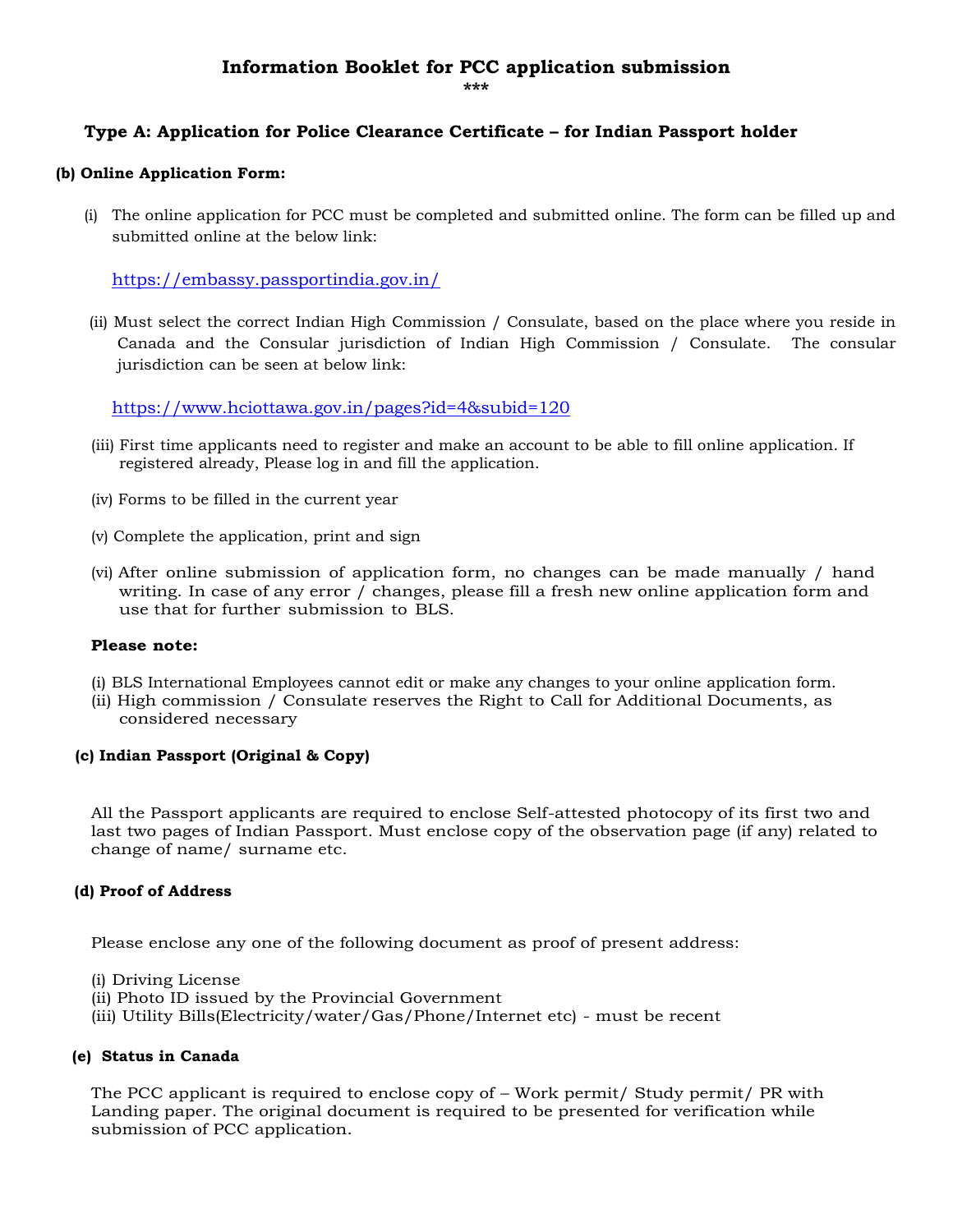If PR card/work permit/study permit is expired, please submit the following additional documents:

(i) Expired PR card/work permit/study permit (copy) with renewal receipt (ii) Letter from CIC stating that your application for renewal of PR card/work permit/study permit in Canada is approved.

Note: In case of Canadian passport holder, there is no requirement for submission of documents for status in Canada

## **(f) Photograph**

One color photo as per below specification is required to be submitted along with the application: (i) Size – 2 inch x 2 inch(51 mm x 51 mm) (ii) Background –Background should be plain white colored without borders (iii) Clothes – Dark colour (iv) Eyes – Open

Please see the below link for the correctness of the Photograph. Cross check each and every example to confirm if it is matching with the required parameter of the Photograph.

[https://www.hciottawa.gov.in/pdf/Photo\\_Specification.pdf](https://www.hciottawa.gov.in/pdf/Photo_Specification.pdf)

#### **(g) Fee**

The fee details for PCC application are available at below link:

[https://blsindia-canada.com/pol\\_clr\\_cert.php](https://blsindia-canada.com/pol_clr_cert.php)

The fee can be paid by:

(i) Cash / debit card / certified cheque /  $DD$  /  $PO$  - for walk in applications (ii) Certified cheque/DD/PO in favor of 'BLS International Services Canada Inc.' for – postal applications

## **Type B: Application for Police Clearance Certificate – Foreign National**

Applicants who are foreign Nationals (other than Indian Passport holders) wish to seek PCC for their period of stay in India is required to submit PCC application under this category. This includes those applicants who were Indian Passport holders earlier and presently holding Canadian/ foreign Passport and stayed in India on their Canadian/foreign Passport.

Documents at Sl. No. (a) (d) (e) (f) (g) above with the following documents are required to be submitted with the PCC application submitted by Foreign National (having other than Indian Passport).

Foreign Passport holders who have visited India or stayed in India, may apply for Police Clearance Certificate for their period of stay in India.

#### **(h) Application form**

The application form for PCC for foreign Nationals is available at below link:

[https://blsindia-canada.com/forms/HCI-CGI\\_Police%20Clearance%20Certificate%20form.pdf](https://blsindia-canada.com/forms/HCI-CGI_Police%20Clearance%20Certificate%20form.pdf)

The application form is required to be downloaded, printed, filled and signed by the applicant.